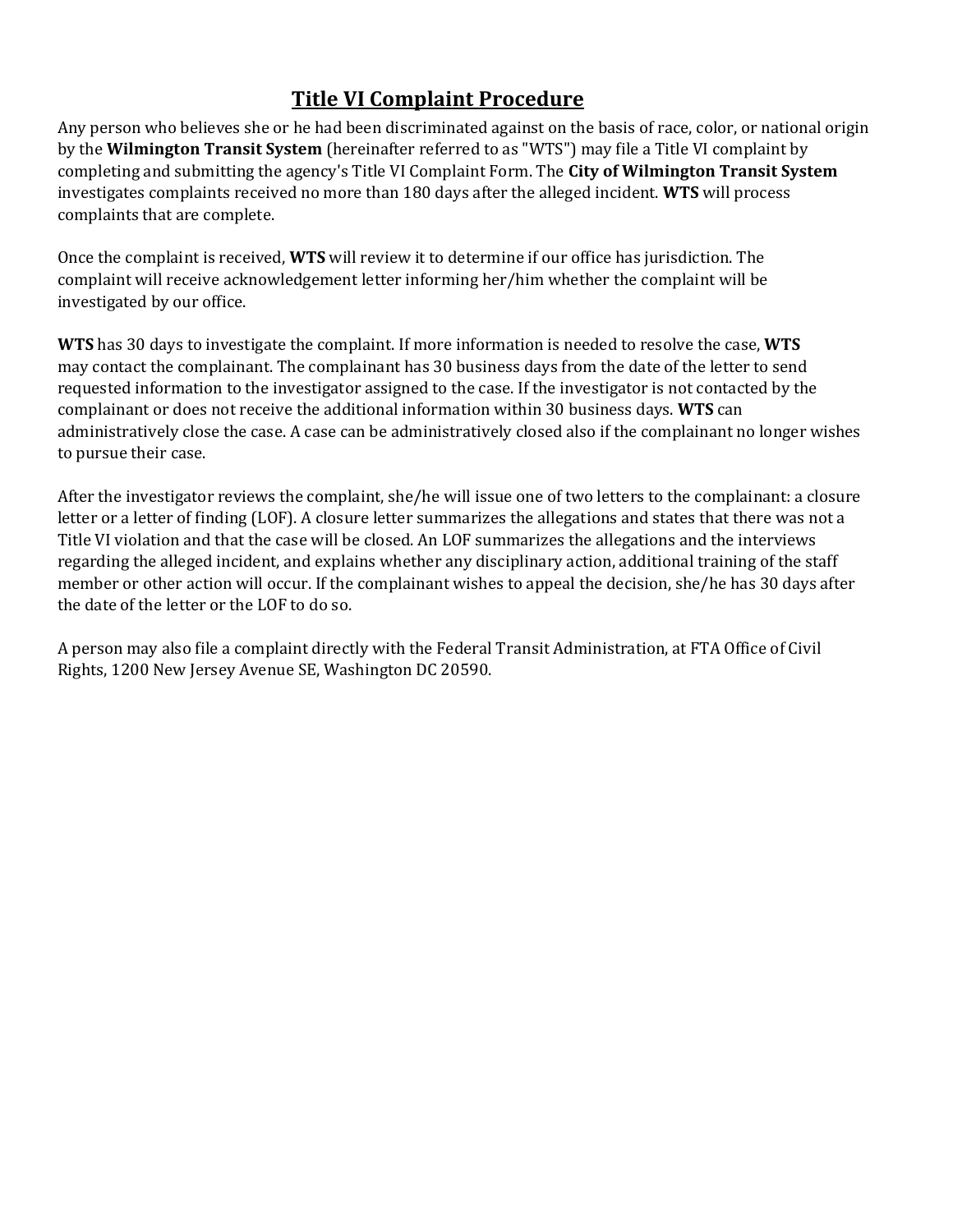| <b>Section I:</b>                                                                          |                 |                              |                   |                |  |  |
|--------------------------------------------------------------------------------------------|-----------------|------------------------------|-------------------|----------------|--|--|
| Name:                                                                                      |                 |                              |                   |                |  |  |
| Address:                                                                                   |                 |                              |                   |                |  |  |
| Telephone: (Home):                                                                         | Telephone(Work) |                              |                   |                |  |  |
| <b>Electronic Mail Address:</b>                                                            |                 |                              |                   |                |  |  |
| <b>Accessible Format Requirements?</b>                                                     | Large Print     |                              | <b>Audio Tape</b> |                |  |  |
|                                                                                            | TDD             |                              | <b>Other</b>      |                |  |  |
| <b>Section II:</b>                                                                         |                 |                              |                   |                |  |  |
| Are you filing this complaint on your behalf?                                              |                 | Yes*                         |                   | N <sub>o</sub> |  |  |
| *If you answered "yes" to this question, go to section III.                                |                 |                              |                   |                |  |  |
| If not, please supply the name and relationship of the person                              |                 |                              |                   |                |  |  |
| for whom you are complaining.                                                              |                 |                              |                   |                |  |  |
| Please explain why you have filed for a third party:                                       |                 |                              |                   |                |  |  |
|                                                                                            |                 |                              |                   |                |  |  |
| Please confirm that you have obtained the permission of the                                |                 |                              | Yes               | N <sub>o</sub> |  |  |
| aggrieved party if you are filing on behalf of third party.                                |                 |                              |                   |                |  |  |
| <b>Section III:</b>                                                                        |                 |                              |                   |                |  |  |
| I believe the discrimination I experienced was based on (check all that apply):            |                 |                              |                   |                |  |  |
| [ ] Color<br>$\lceil$   Race                                                               |                 | [ ] National Origin<br>l Sex |                   |                |  |  |
| $[ ]$ Age<br>[ ] Disability                                                                |                 | [] Low Income                |                   |                |  |  |
| Date of Alleged Discrimination (Month, Day Year): _______                                  |                 |                              |                   |                |  |  |
| Explain as clearly as possible what happened and why you believe you were discriminated    |                 |                              |                   |                |  |  |
| against. Describe all persons who were involved. Include the names and contact information |                 |                              |                   |                |  |  |
| of the person(s) who discriminated against you (if known) as well as names and contact     |                 |                              |                   |                |  |  |
| information of any witnesses. If more space is needed, please use the back of the form.    |                 |                              |                   |                |  |  |
|                                                                                            |                 |                              |                   |                |  |  |
|                                                                                            |                 |                              |                   |                |  |  |

L